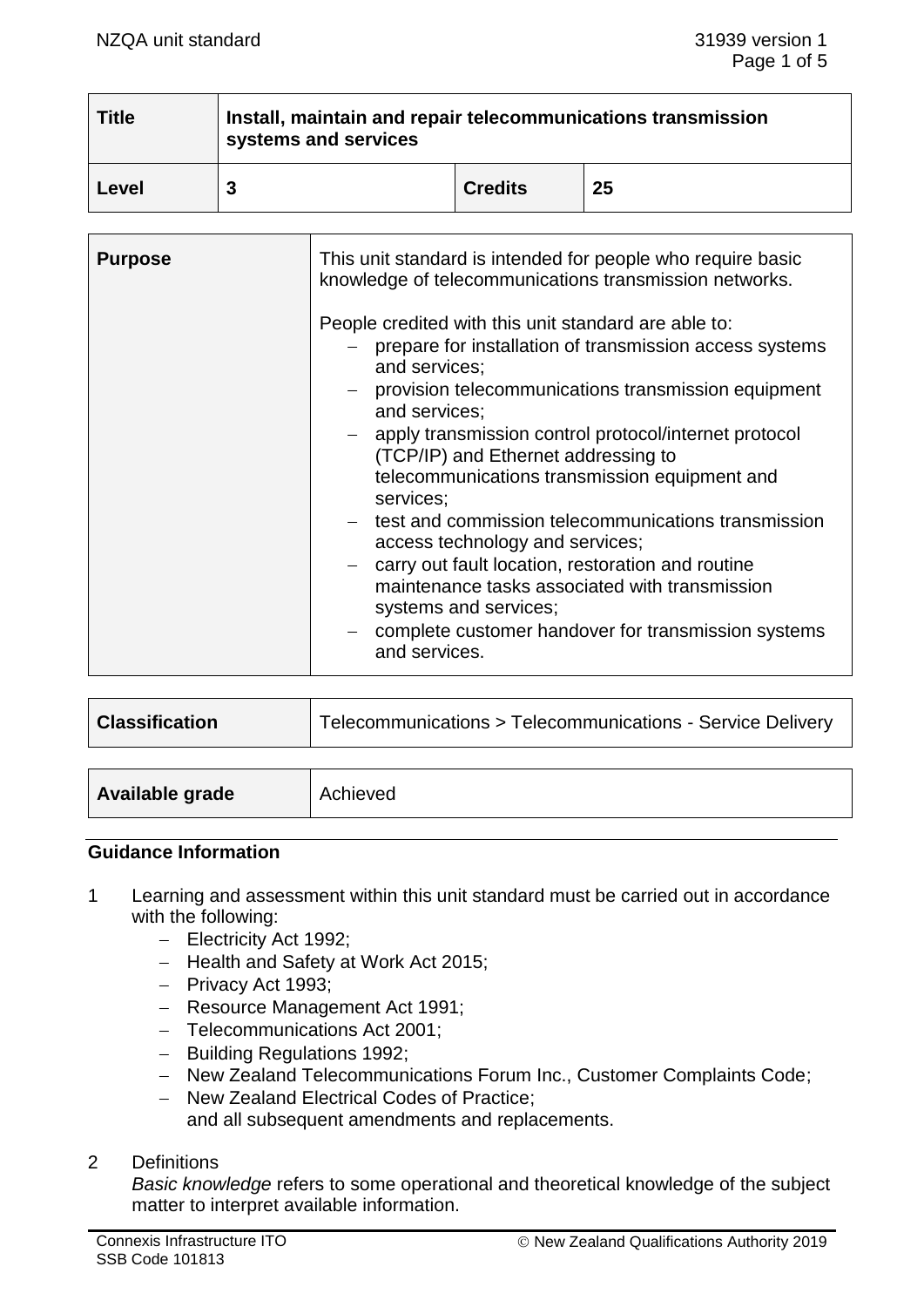*Company requirements* refer to the policy, procedures, and methodologies of the company. They include legislative and regulatory requirements that may apply across the company or to a specific site. Requirements are documented in the company health and safety plans, contract work programmes, quality plans, policies, and procedural documents.

*Industry practice* refers to those practices that competent practitioners within the industry recognise as current industry best practice.

*Specifications* refer to detailed job specifications, drawings, and instructions; manufacturers' specifications and instructions; and industry codes of practice relating to the type of cabling system being installed.

3 Range

Evidence is required for five different worksites.

# **Outcomes and performance criteria**

## **Outcome 1**

Prepare for installation of transmission access systems and services.

## **Performance criteria**

- 1.1 The scope and timing of the provisioning of the equipment is established for the site.
	- Range contract, job specification, drawings, time lines, customer requirements, company policies and procedures.
- 1.2 Requirements for the installation and plans for the site are confirmed in accordance with company requirements.

Range required resources, required materials, site access requirements, work plan, installation plan, specifications and drawings.

- 1.3 Permits and consents for the work site are arranged in accordance with regulatory and company requirements.
	- Range Permit to Work, brown outs, road opening notice, consents, site access, security consents.
- 1.4 Safety plans are developed in accordance with company and customer requirements.

# **Outcome 2**

Provision telecommunications transmission equipment and services.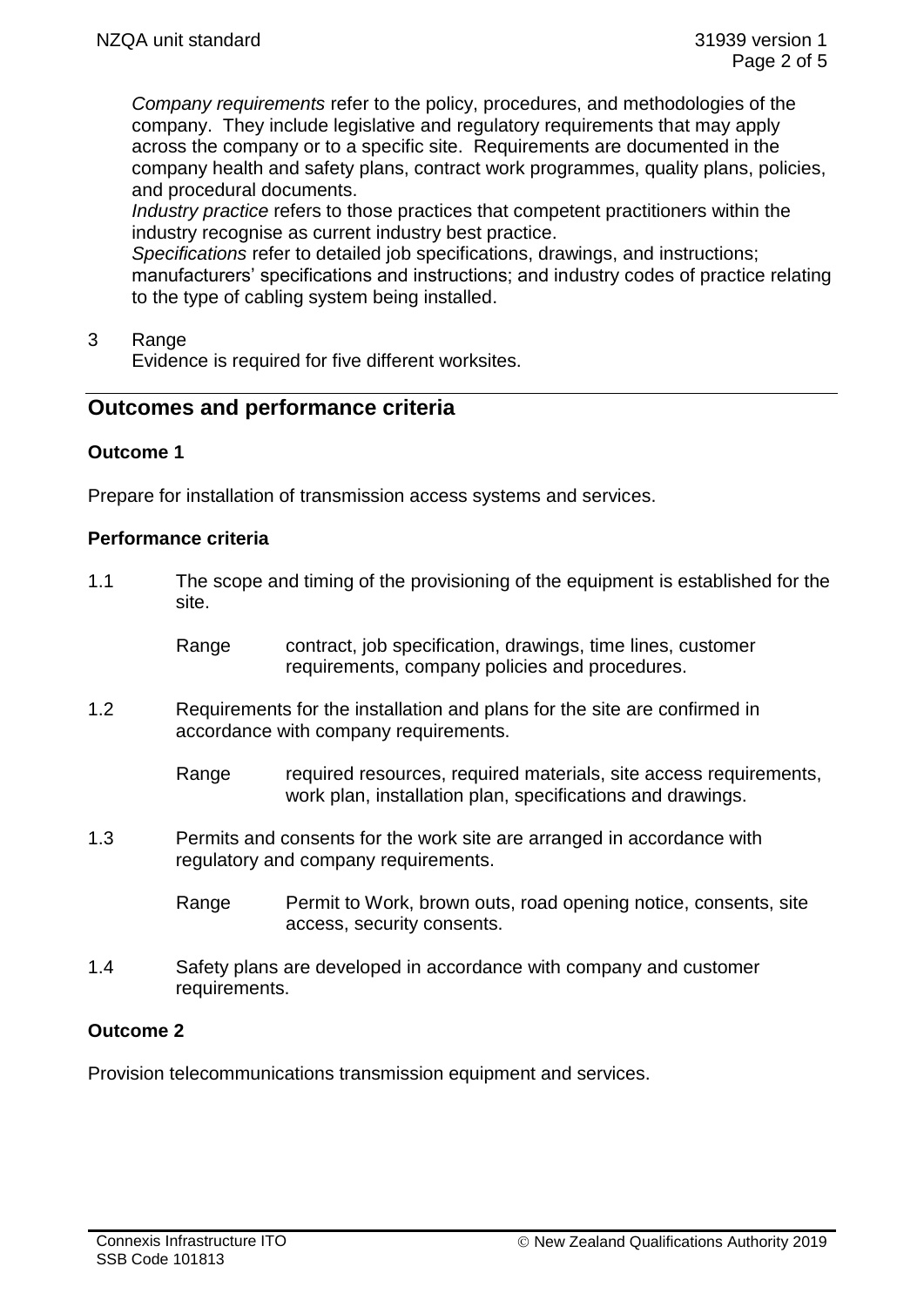## **Performance criteria**

- 2.1 Hardware and cabling are installed, and equipment is terminated in accordance with specifications.
	- Range hardware may include but is not limited to seismic resilience, weather-proofing, appropriate work practice, enclosures, cable trays and ducting, equipment sub racks, copper and/or fibre terminating blocks, connectors, structured cabling, fastenings; cabling may include but is not limited to – copper, fibre, coaxial.
- 2.2 Equipment is labelled, as-built documentation is completed, and installation progress is recorded in accordance with company requirements.

### **Outcome 3**

Apply transmission control protocol/internet protocol (TCP/IP) and Ethernet addressing to telecommunications transmission equipment and services.

#### **Performance criteria**

- 3.1 Software is selected and appropriate for the hardware to be configured.
- 3.2 IP addressing is performed to enable communication between the hardware and the software.
- 3.3 Hardware equipment is configured to specifications in accordance with industry practice.

### **Outcome 4**

Test and commission telecommunications transmission access technology and services.

### **Performance criteria**

- 4.1 Test equipment required for commissioning of transmission technology and services is selected in accordance with specifications and commissioning requirements.
- 4.2 Commissioning tests are completed with no impact on the performance of existing services.
- 4.3 Test results are evaluated and recorded in accordance with specifications.
- 4.4 Documentation is collated, and the handover is completed in accordance with customer and company requirements.
	- Range requirements include equipment labelling, agreed format, asbuilt documentation, test and commissioning results and recording in electronic records systems.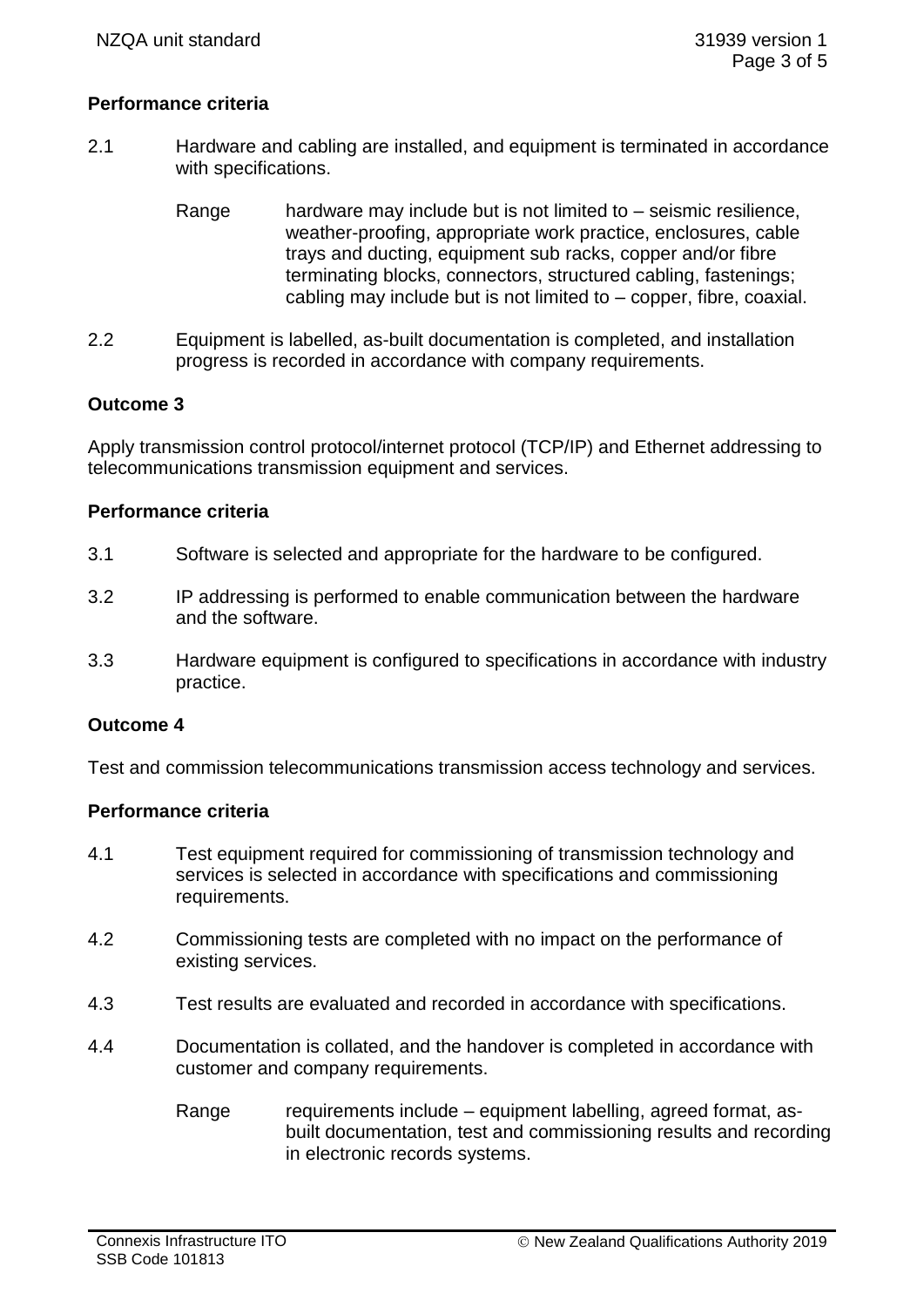## **Outcome 5**

Carry out fault location, restoration and routine maintenance tasks associated with transmission systems and services.

### **Performance criteria**

5.1 Equipment and other tests for the site are completed to confirm the nature of the fault.

Range testing environment – centralised point, handheld.

5.2 Remote restoration methods and procedures are applied as appropriate in accordance with specifications.

> Range log in as on-site, visual inspection of site for damage, visual inspection of alarms, determine appropriate diagnostic procedure, health and safety procedures.

- 5.3 Diagnostic tools and equipment are selected, appropriate for the site in accordance with industry practice.
- 5.4 Logical fault-finding methods and procedures are applied in accordance with industry practice.
	- Range may include but is not limited to common alarms, half split, step by step, flowcharts, manufacturer's diagnostic procedures, resetting of modules; three methods and three procedures.
- 5.5 Test results are used to identify faulty system component(s), identify components for repair or replacement in accordance with company requirements.

Range module(s), cable(s), component(s), configuration, cooling systems, power and backup systems.

5.6 Repair or replace faulty system components in accordance with company requirements.

### **Outcome 6**

Complete customer handover for transmission systems and services.

### **Performance Criteria**

6.1 Restore site to customer expectations following completion of provisioning or restoration.